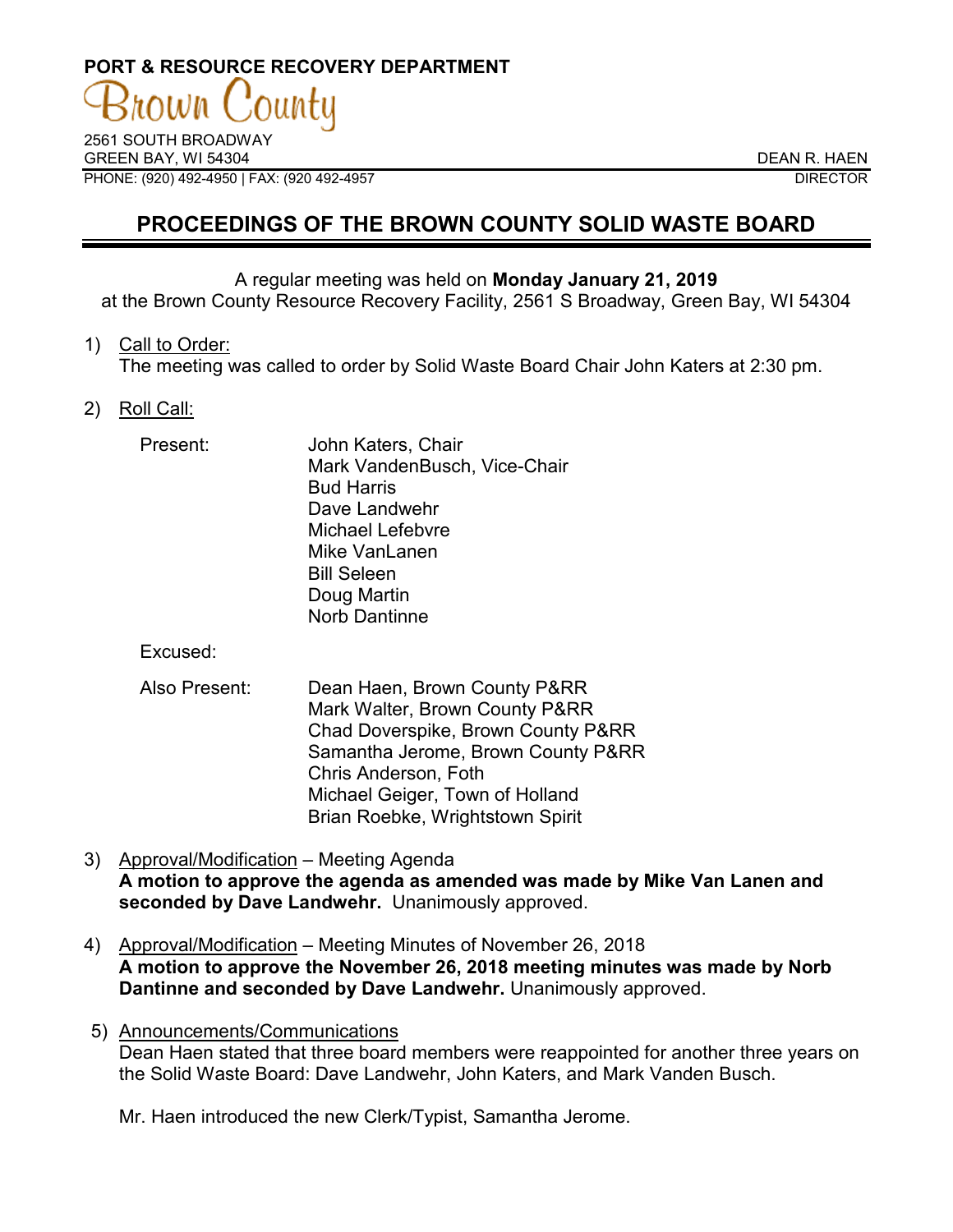# *6)* 2019 Public Communication Plan

Mark Walter explained that the 2019 Public Communication Plan focuses on encouraging beneficial reuse of waste, organics management, the solid waste BOW agreement, and construction of the south landfill. The Communication Plan also outlines outreach for recycling opportunities, waste reduction, expanding carton program, and education within schools. Another goal of the 2019 plan is to keep hazardous material recovery in the public eye to make sure that the public is aware that the facility and product exchange rooms are open and available for their use.

The 2019 Recycling Guide for the BOW has been reduced to a smaller brochure which will be mailed to every household in the three BOW counties in February.

Advertising through sponsorship was discussed including the Manufacturing First expo, sponsoring an environmental award, Friday's on the Fox, farmers' market booths and/or recycling receptacles, and giveaways. To-date, advertising has been limited and in 2018 was focused on the Waste Transfer Station. Google ads were discussed as another opportunity for advertising through the use of geo-targeting ads.

Mr. Haen stated that the budget increased from \$15,000 to \$30,000.

Mike Lefebvre suggested that the new recycling guide would be another opportunity for advertising. Mr. Walter stated that Cumulus Broadcasting would be another cost effective way to advertise.

Mike VanLanen suggested that the recycling guide should have some information about how to dispose of plastic bags properly. Mr. Walter explained that an entire page of the recycling guide will be dedicated to plastic bag and film disposal.

# **A motion to approve the 2019 Public Communication Plan was made by John Katers and seconded by Bill Seleen.** Unanimously approved.

# 7) BOW Landfill Capacity Survey and South Landfill Timeline

Mr. Haen explained that the most recent survey information of the BOW landfill in Outagamie County shows that the new south landfill will need to be opened in 2022, two years sooner than previously estimated. This may be due to a growing economy and the lower densities when filling the fluff layer in phase 3 of BOW landfill. An economy that is doing well means that people are consuming and manufacturers producing and in turn, filling landfills at a faster rate. At present, the Brown County Port & Resource Recovery Department continues to advance efforts to meet the timeline.

Items in the works for this year include a leachate treatment agreement with NEW Water and a discharge agreement with the City of De Pere. Excavation of clay continues.

John Katers asked if both the Brown County South Landfill and the Outagamie County Landfill will be open simultaneously in 2022. Mr. Haen answered "yes".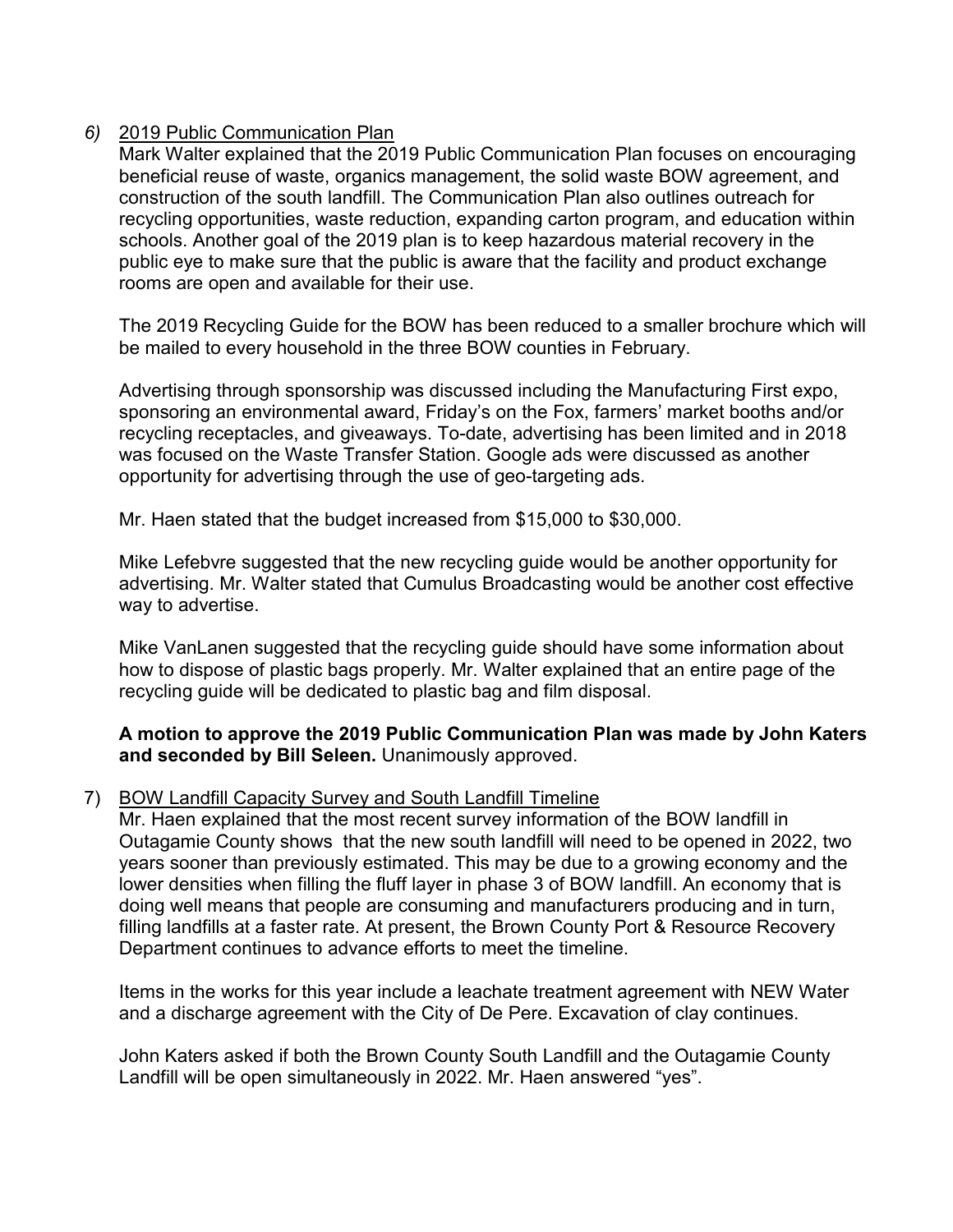# **A motion to open discussion to the public was made by Mike Van Lanen and seconded Norb Dantinne.** Unanimously approved.

Michael Geiger from the Town of Holland asked for clarification regarding plastic bags being in recycling and whether or not they should be kept out of garbage as well. Mr. VanLanen answered that plastic bags should be disposed of in the garbage.

Mr. Geiger commented that people in the township enjoy the recycling guides sent out and that they tape them to the inside of their kitchen cabinets for reference.

# **A motion to return to regular order of business was made by Mike Van Lanen and seconded Norb Dantinne.** Unanimously approved.

# 8) Final BOW 2017 Report

Mr. Haen stated that the BOW 2017 report was not received until the end of 2018. The report was put together by Schenck to look at how the BOW system operates, including the landfill and recycling center. The landfill continues to be profitable. Last year the profits were used to fully fund the Rate Stabilization Fund. The Solid Waste Board will determine how those funds are used for this year.

Recycling for Brown County in 2017 was profitable as well; however 2018 and 2019 might not be as successful. Mr. Walter explained that the aluminum market is bad whereas the paper market is stable. In 2018 newsprint stopped being sorted because there is no longer a market for it and is now sorted with mixed paper. Mr. VanLanen asked about the glass market to which Mr. Walter explained that 1/3 of the glass is sold to a sandblasting company out of Waupaca and they are willing to take everything that is able to be shipped to them.

# 9) BOW Planning Effort

Mr. Haen said the South Landfill is the next landfill as the current BOW Cooperative Landfill Plan agreement specifies. The BOW agreement has generated significant savings to our municipal and commercial customers as a result of our counties working together. As a result of significant value, BOW staff is looking at options to continue working together beyond the South Landfill. Options are being considered and any amendment or new agreement will require the support of BOW staff, three Solid Waste Boards, Executives and County Boards. Mr. VanLanen asked when the next time all three county solid waste boards will meet together. Mr. Haen answered that it is being planned. The current BOW agreement ends after the South Landfill is full.

# 10) South Landfill Public vs Private Operation Construction and Evaluation

Chad Doverspike explained that the evaluation discusses the options regarding the South Landfill construction and excavation. The first option is that the County would hire employees and buy equipment so that the construction and excavation would be completed internally. Option #2 would consist of construction using County Public Works employees but renting the necessary equipment. Last option would be to have a contractor complete the entirety of the work. Mr. Katers pointed out a typo in the evaluation that should read "2027-2028" for Phase 3 rather than "2017-2028". Mr. Haen mentioned that a financial review would be completed by a  $3<sup>rd</sup>$  party.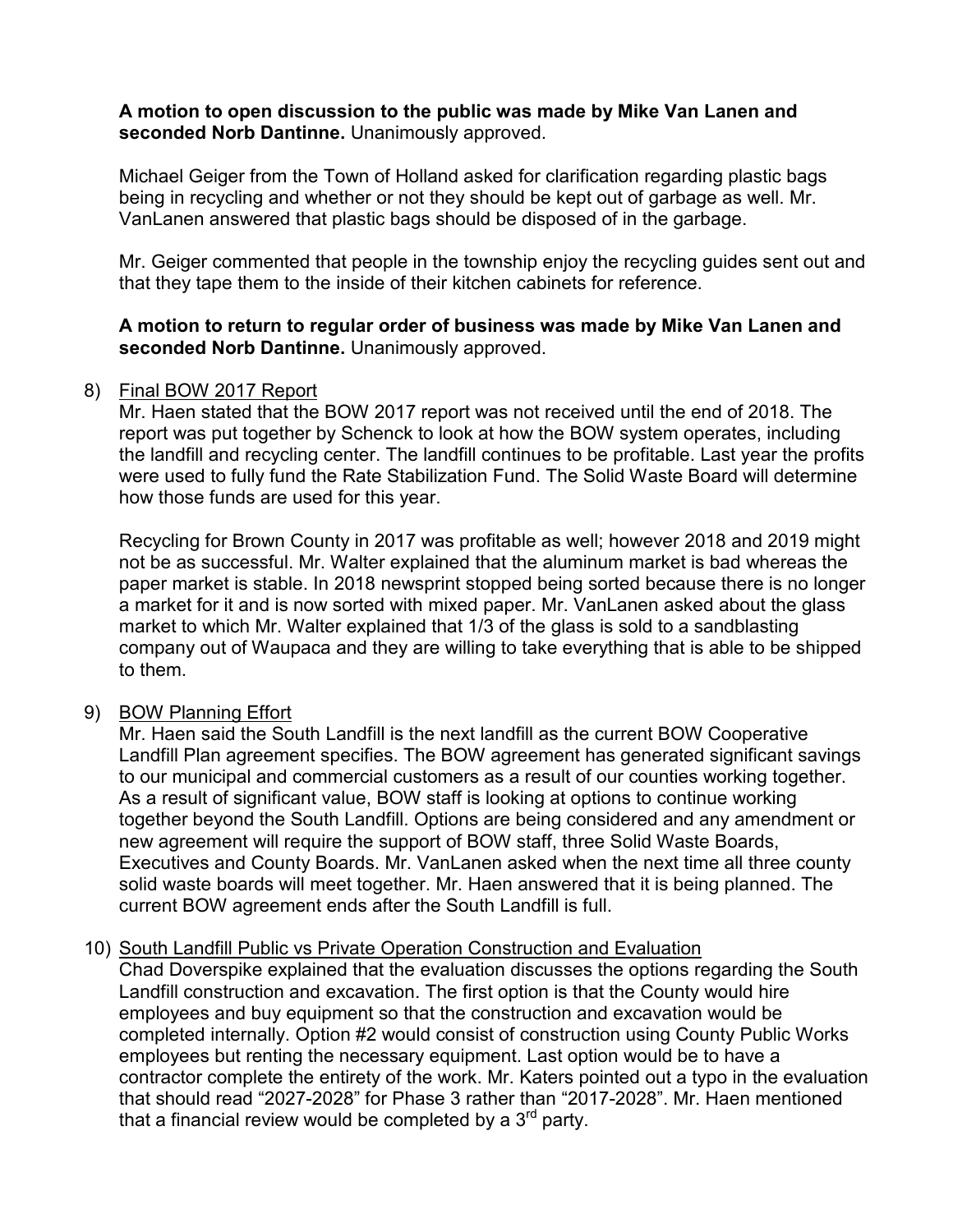Norb Dantinne asked what the longevity of Brown County's South Landfill is to which Mr. Haen answered "13 years".

Mr. VanLanen expressed concern that some companies might require a long contract to complete the work whereas by completing the job through the county, there would be some more control over the timeline. Dave Landwehr said that when the Public Works Department is brought in, other projects might take precedence. Mr. Katers suggested that more information should be gathered and brought back to the Board at a later date so that an informed decision can be made.

# 11) Holland Landfill Monitoring Committee Meeting January 14, 2019

Mr. Haen stated that a meeting occurred January 14, 2019. The Committee had some concerns regarding what can be done on the site other than landfilling and will the town get paid a tipping fee for any other things that come across the scale. Brown County (Michael Best) reviewed the Landfill Siting Agreement and provided written correspondence January 18, 2019 to the town stating that the County is allowed to temporarily store other items on site. Additionally the town shall receive tipping fees for only the tonnage disposed of in the landfill. The Plan of Operation will be presented at the February Solid Waste Board meeting. The Landfill Monitoring Committee will be invited to the presentation. The public vs. private construction and operations evaluation will also come before the Solid Waste Board in 2019 and the Landfill Monitoring Committee will be invited to attend. At the meeting, the landfill timeline and County efforts to meeting the communication language of the agreement were presented. The County is working on a department policy for communicating with the town directly and through its consultants and sub consultants. Electronic submittals to the DNR by consultants and sub consultants are a little more complicated. The County has every intention of communicating immediately to the town per the agreement.

# 12) Direct Haul

Mr. Doverspike explained that the 2017 audit breaks down each county by how the profits are divvied up between the three counties based on how many tons are brought in each county. Direct haul material being brought to Outagamie County from Brown County is being billed under Outagamie County rather than Brown County. The three county operation managers have put together a plan to have a form filled out for direct hauls being brought directly to Outagamie County so they know which county to bill that material. The form will be mailed out to all of Brown County's direct haul customers & contractors.

# 13) Transfer Station Scalehouse Design Firm Selection

Mr. Doverspike explained that there are plans to add a second scale, to remodel the scale house itself to be more customer friendly, and to develop an RFP to obtain the correct software to allow communication between scales. The scalehouse redesign work has been quoted by Bayland Buildings to be a little less than \$3,000. The timeline for completion is between June and August of this year.

# 14) Director's Report

Mr. Haen stated that NEW Water has agreed to treat the South Landfill's leachate.